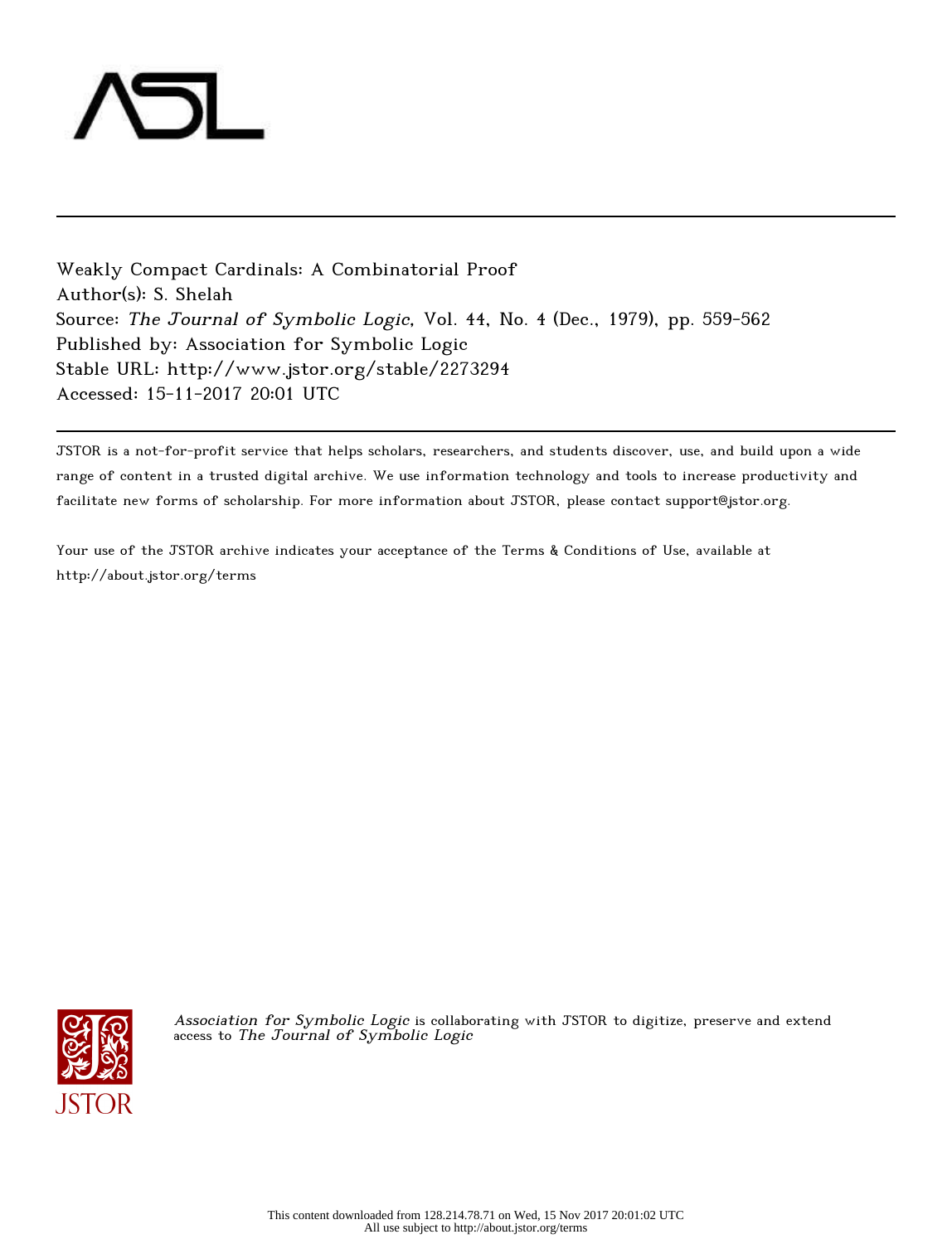## WEAKLY COMPACT CARDINALS: A COMBINATORIAL PROOF S. SHELAH

 We give here a direct purely combinatorial proof that weak compactness is equi valent to a combinatorial property (2). This property (2) is apparently stronger, and from it, all other usual equivalent definitions and usual properties of weakly compact cardinals can be deduced. So this proof may be useful for books which want to present weakly compact cardinals, but not logic.

A direct simple proof of a weaker implication (e.g., weakly compact  $\mu$  is not the first inaccessible, and every stationary set has an initial segment which is stationary) was given by Kunen [K], and independently by the author [Sh]. Baumgartner [B] had another proof.

We were motivated by the manuscript of Erdös, Hajnal, Mate and Rado's book on partition calculus, and by conversations with A. Levi who was writing a book on naive set theory.

*Notation.* Let *i*, *j*,  $\alpha$ ,  $\beta$ ,  $\gamma$ ,  $\eta$ ,  $\sigma$  be ordinals,  $\mu$  be a cardinal, *f*, g be functions. Let cf  $\alpha$  be the cofinality of  $\alpha$ .

A partially ordered set T is a tree if for any  $a \in T$ ,  $\{b : b < a, b \in T\}$  is well ordered; its order type (an ordinal) is called the level of a, and  $T_a$  is the set of  $a \in T$ of level  $\alpha$ .

A tree T is a  $\mu$ -tree if: T has an element of level  $\alpha$  iff  $\alpha < \mu$  and  $|T_{\alpha}| < \mu$  for every  $\alpha < \mu$ .

A branch of a tree T is a maximal, totally ordered subset. A  $\mu$ -branch is a branch of order type  $\mu$ .

REMARK 1. For  $\mu$  the first inaccessible we can define a  $\mu$ -tree with no  $\mu$ -branch by:

 $T = \{h: \text{Dom } h \text{ an ordinal } \alpha < \mu, h(i) < 1 + i, \text{ and} \}$ 

for strong limit  $i, j \in \text{Dom } h, h(i) \neq h(j)$ .

THEOREM 1. For  $\mu$  strongly inaccessible the following are equivalent:

(1)  $\mu$  is weakly compact, i.e., every  $\mu$ -tree has a  $\mu$ -branch.

(2) For every family of functions  $f_{\alpha}: \alpha \to \alpha$  ( $\alpha < \mu$ ) there is a function  $f: \mu \to \mu$ such that:  $(\forall \alpha < \mu)(\exists \beta)[\alpha \leq \beta < \mu \text{ and } f_{\beta} \upharpoonright \alpha = f \upharpoonright \alpha].$ 

REMARK 2. It is easy to prove (2) implies Baumgartner principle implies (1).

 REMARK 3. We now show it is easy to deduce from the theorem that weakly com pact cardinals are large.

Let I be the family of subsets S of  $\mu$  such that (2) is not satisfied if we replace " $(\forall \alpha < \mu)$  ( $\exists \beta$ )..." by " $(\forall \alpha < \mu)$  ( $\exists \beta \in S$ )...". Clearly it suffices to define  $f_j$  for  $j \in S$ . So by the theorem,  $\mu \in I$  iff I is weakly compact. It is trivial that  $S' \subseteq S \in I \Rightarrow$ 

Received January 6, 1977; revised April 16, 1978.

559

 ? 1979 Association for Symbolic Logic 0022-48 12/79/4404-0008/\$04.00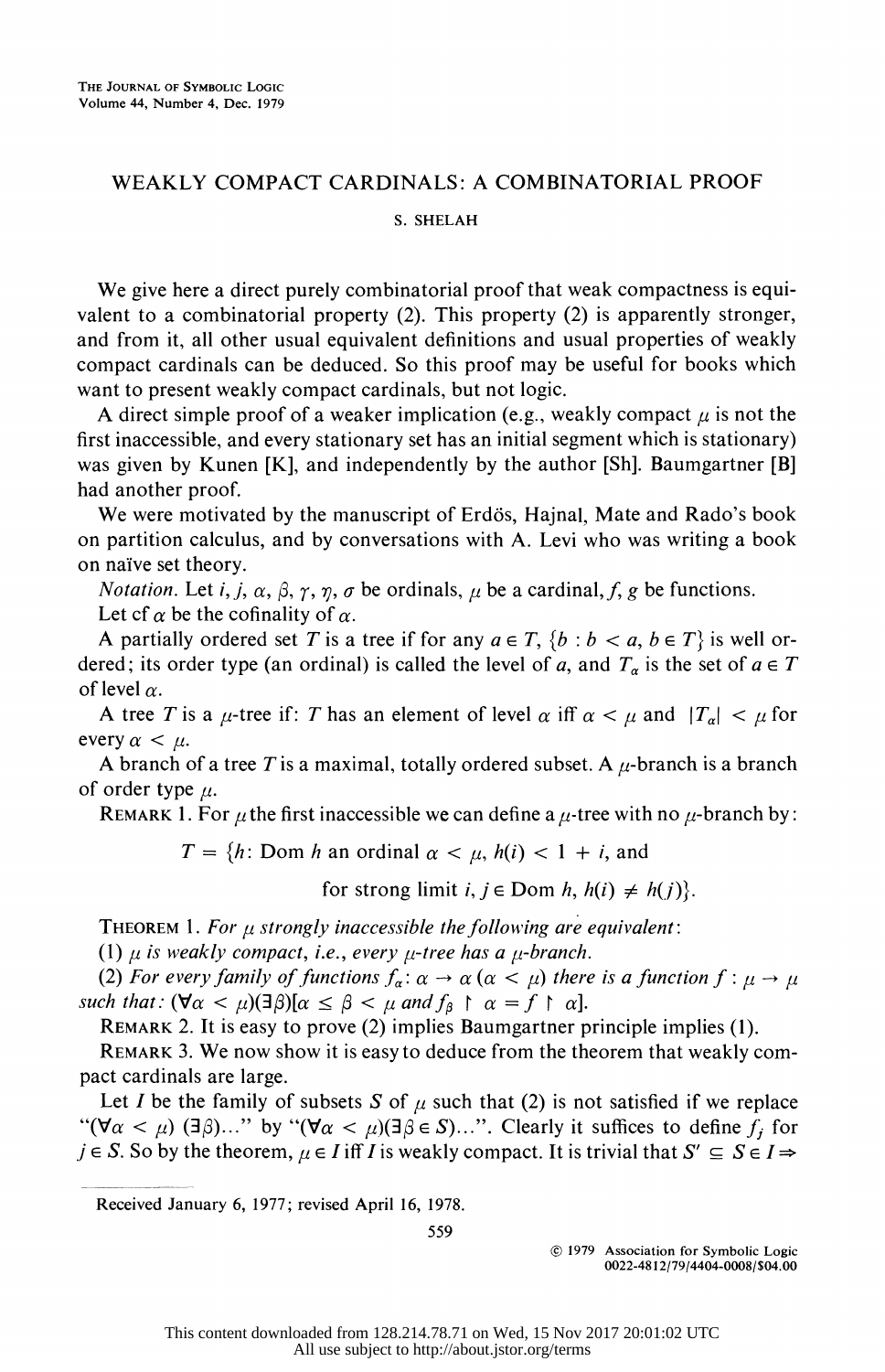$S' \in I$ . Now, I is closed under union of  $\lt \mu$  elements. Because if  $S_{\xi} \in I$  ( $\xi < \alpha < \mu$ ), let  $f_i^{\xi}$   $(j < \lambda)$  exemplify  $S_{\xi} \in I$  [i.e., there is no  $f: \mu \to \mu$  such that  $(\forall \alpha < \mu)(\exists \beta \in S_{\xi})$  $\cdot$  [( $\alpha \le \beta < \mu$  and  $f_{\beta}^{\xi} \restriction \alpha = f \restriction \alpha$ )]. Define:  $f_j$  is  $f_j^{\xi}$  if  $j \in S_{\xi} - \bigcup_{\zeta < \xi} S_{\zeta}$ , and  $f_j^0$ otherwise. If  $\bigcup_{\xi<\alpha} S_{\xi} \notin I$  then there are  $f: \mu \to \mu$  and, for each  $\alpha < \mu$ ,  $\beta(\alpha) \in$  $\bigcup_{\xi<\alpha}S_{\xi}, \alpha\leq\beta(\alpha)<\mu, f_{\beta(\alpha)}\upharpoonright\alpha=f\upharpoonright\alpha.$  As  $\mu$  is regular there is an unbounded  $A \subset \mu$ , and  $\xi < \alpha$  such that  $\alpha \in A \Rightarrow \beta(\alpha) \in S_{\xi} - \bigcup_{\gamma < \xi} S_{\zeta}$ . Defining  $\beta'(\alpha)$  as  $\beta(\alpha')$ for the first  $\alpha'$ ,  $\alpha \le \alpha' \in A$ , we see that f,  $\beta'(\alpha)$  contradict the choice of  $f_i = f_i^{\xi}$ (for  $j \in S_{\xi} - \bigcup_{\zeta \leq \xi} S_{\zeta}$ . In fact *I* is normal, i.e.,  $S_{\xi} \in I$  ( $\xi < \mu$ ) implies  $S = \{ \alpha : \alpha \in I \}$  $\bigcup_{\zeta<\alpha} S_{\zeta}\}\in S$ . [Let  $f_{\alpha}^{\xi}$  ( $\alpha\in S_{\xi}$ ) exemplify  $S_{\xi}\in I$ ,  $\zeta(\alpha)<\alpha$  ( $\alpha\in S$ ) be such that  $\alpha \in S_{\zeta(\alpha)}$ . Define  $f_{\alpha}(\sigma \in S)$  by:  $f_{\alpha}(0) = \zeta(\sigma), f_{\alpha}(1 + i) = f_{\alpha}^{\zeta(\sigma)}(i)$ .]

Suppose  $\mu$  is weakly compact. Then *I* is a  $\mu$ -complete filter over *I*. If  $S \subseteq \mu$  is closed unbounded, define  $f_{\sigma}(\sigma \notin S)$  by  $f_{\sigma}(\alpha) = \max(S \cap \sigma)$ , hence for every  $\alpha$ ,  $\beta < \mu$ ,  $\{\sigma : f_{\sigma}(\alpha) = \beta, \sigma \in S\}$  is a bounded subset of  $\mu$ , hence the  $f_{\sigma}$ 's exemplify  $\mu - S \in I$ . Let S be the set of singular ordinals  $\lt \mu$ , and for each  $\sigma \in S$  let  $\sigma =$  $\sum_{i < cf \sigma} \sigma_i$ , where cf  $\sigma$ ,  $\sigma_i < \sigma$ , and define  $f_o(1 + \alpha) = \min{\{\sigma_i : \sigma_i \leq \alpha\}}$  (for  $\alpha < \sigma \in S$ ) and  $f_{\sigma}(0) = cf \sigma$ .

From the above it is clear that any closed unbounded subset of  $\mu$  contains an inaccessible cardinal, i.e.,  $\mu$  is Mahlo. Also, the not-Mahlo cardinals etc. are in I.

Conclusion 4. (1) If  $\mu$  is strongly inaccessible,  $S \subseteq \mu$  is stationary but  $\delta \cap S$  is not stationary for every  $\delta < \mu$  then  $\mu$  is not weakly compact.

(2) If  $\mu$  is strongly inaccessible,  $S_{\alpha} \subseteq \mu$  stationary (for  $\alpha < \mu$ ) and for every strongly inaccessible  $\sigma < \mu$  for some  $\beta < \sigma$ ,  $S_\beta \cap \sigma$  is not stationary then  $\mu$  is not weakly compact.

**PROOF OF 4.** (1) Let  $f_{\sigma}$ :  $\sigma \rightarrow \sigma$  enumerate a closedun bounded subset of  $\sigma$  disjoint to S,  $f_a$  monotonic. If  $\mu$  is weakly compact, by (3) we have f as in 1(2), which shows  $S$  is not stationary.

(2) Similar.

PROOF OF THEOREM 1. Trivially (2) implies (1). Let us prove the other direction. Let for  $\alpha \leq \mu$ ,  $T^1_{\alpha} = {\langle \langle g_i : i \langle \alpha \rangle : g_i \rangle}$  is a function from *i* into *i*}.

We can look at  $\langle g_i : i \rangle \langle \alpha \rangle$  as a sequence of approximations to the desired f. We call *j* a failure of  $\bar{g} = \langle g_i : i < \alpha \rangle$  if

 $(\alpha) j < \alpha$ .

 $(\beta)$  (A) or (B) where

(A) for arbitrarily large  $\gamma < j$ ,  $\langle g_i(\gamma) : \gamma < i < j \rangle$  is not eventually  $g_i(\gamma)$ .

(B) there is no  $\beta < \mu$  satisfying:

(i)  $f_{\beta} \upharpoonright j$ ,  $g_i$  are eventually equal (i.e.,

$$
(\exists \xi < j) \, (\forall i) \, [\xi \le i < j \to f_\beta(i) = g_j(i)] \quad \text{and} \quad
$$

(ii)  $f_\beta$  maps bounded subsets of j to bounded subset of j (i.e.,

$$
(\forall \xi < j) (\exists \zeta < j) [(\forall i < \xi) f_{\beta}(i) < \zeta]).
$$

 $(\gamma)$  *j* is a strong limit cardinal.

Let, for  $\alpha < \mu$ ,  $T_{\alpha} = \{(\overline{\overline{g}}, h) : \overline{\overline{g}} \in T_{\alpha}^1$ , h is one-to-one, regressive (i.e.,  $h(j) < j$ ) and Dom  $h = \{j : j$  is a failure of  $\bar{g}\}$ .

Naturally  $(\bar{g}, h) \leq (\bar{g}_{\alpha}^1, h^1)$  if  $\bar{g}$  is an initial segment of  $\bar{g}^1$  and  $h =$  $h^1 \upharpoonright$  Dom h, so  $T = \bigcup_{\alpha \leq u} T_{\alpha}$  is a tree with  $T_{\alpha}$  its  $\alpha$ th level.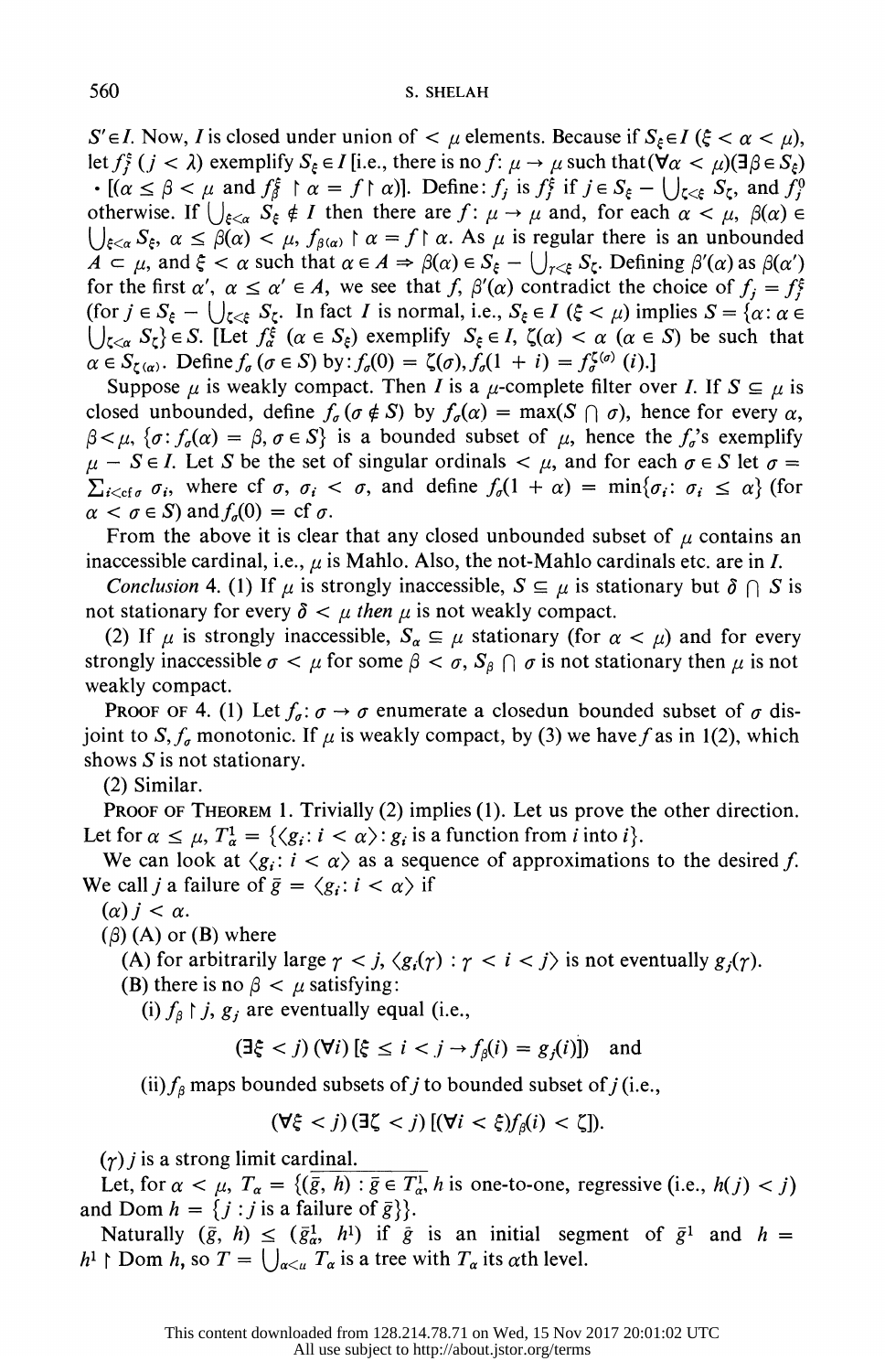Note that if  $\bar{g}^1 = \bar{g} \restriction \alpha$  and  $j < \alpha$  then j is a failure of  $\bar{g}$  iff it is a failure of  $\bar{g}^1$ . It clearly is sufficient to prove the following two assertions:

Assertion 1. If T has a  $\mu$ -branch, the required f exists.

Let  $(\bar{g}^{\alpha}, h^{\alpha}) \in T (\alpha < \mu)$  be the member of the branch in level  $\alpha$ , so  $\bar{g}^{\alpha} = \langle g_i :$  $i < \alpha$  and let  $\bar{g} = \langle g_i : i < \mu \rangle$ ,  $h = \bigcup_{\alpha < \mu} h_\alpha$ , so clearly Dom h is the set of failures of  $\bar{g}$ , and h is one-to-one. As h is one-to-one, for some closed and unbounded  $S \subseteq \mu$ for every  $\alpha \in S$  and  $j \in$  Dom h,  $j < \alpha$  iff  $h(j) < \alpha$ , and w.l.o.g. every  $\alpha \in S$  is a strong limit cardinal. So each  $\alpha \in S$  does not belong to Dom h (as then  $h(\alpha) < \alpha$ ) hence is not a failure of  $\bar{g}$ . So (by condition  $\beta(A)$ ) there is  $\gamma_0(\alpha) < \alpha$  (for  $\alpha \in S$ ) such that  $\gamma_0(\alpha) \leq \gamma < \alpha$  implies  $\langle g_i(\gamma) : i < \alpha \rangle$  is eventually  $g_\alpha(\gamma)$  and there are (by  $\beta(B)$ ) ordinals  $\beta(\alpha)$ ,  $\gamma_1(\alpha)$ ,  $\gamma_2(\alpha)$  such that:  $\gamma_1(\alpha) \leq \gamma < \alpha \Rightarrow f_{\beta(\alpha)}(\gamma) = g_{\alpha}(\gamma)$ and  $\gamma < \gamma_1(\alpha) \Rightarrow f_{\beta(\alpha)}(\gamma) < \gamma_2(\alpha)$ , and  $\gamma_1(\alpha), \gamma_2(\alpha) < \alpha, \gamma_0(\alpha) \le \gamma_1(\alpha)$ .

By Fodour's theorem, as  $\gamma_i(\alpha) < \alpha$ , for some stationary set  $S_1 \subseteq S$  for every  $\alpha \in S_1$ ,  $\gamma_i(\alpha) = \gamma_i$  ( $i = 0, 1, 2$ ), and (by  $\beta(B)(i)$ ) for some stationary set  $S_2 \subseteq S_1$ ,  $f_{\beta(\alpha)} \restriction \gamma_1$  is equal for every  $\alpha \in S_2$ . So we can define a function g by: for  $\gamma_0 \leq \gamma < \mu$ ,  $g(\gamma)$  is the eventual value of  $\langle g_i(\gamma): i \langle \mu \rangle$  (exists as  $\langle g_i(\gamma): i \langle \alpha \rangle$  is eventually constant for every  $\alpha \in S_2$ , so for some  $i^0(\alpha) < \alpha$ ,  $g_i(\gamma) = g_{i^0(\alpha)}(\gamma)$  for every i,  $i^0(\alpha)$  $\leq i < \alpha$ , so for some stationary  $S_3^r \subseteq S_2$ ,  $\alpha \in S_3^r \Rightarrow i^0(\alpha) = i^0$  so  $g_i(\gamma) = g_{i^0}(\gamma)$  for every  $i \geq i^0$ ). Now for  $\gamma < \gamma_1$ ,  $g(\gamma)$  is  $f_{\beta(\alpha)}(\gamma)$  for every  $\alpha \in S_2$ . So g is as required.

Assertion 2. T is a  $\mu$ -tree. As clearly the number of elements in level  $\alpha$  is  $\lt \mu$ (in fact  $\leq 2^{|\alpha|}$ ), we have to prove that there are elements in level  $\alpha$  for each  $\alpha < \mu$ . For levels before the first strong limit it is trivial, so it suffices to prove:

(\*) if  $(\bar{g}, h) \in T_{\alpha+1}, \bar{g} = \langle g_i : i \leq \alpha \rangle, \alpha < \beta$  then there is  $(\bar{g}^1, h^1) \in T_\beta$  such that

(A)  $i \in \text{Dom } h^1$ ,  $\alpha < i < \beta$  implies  $h^1(i) \ge \alpha$ .<br>
(B)  $(\bar{g}, h) \le (\bar{g}^1, h^1)$ .

(C)  $\alpha < i < \beta$  implies  $g_i^1 \uparrow \alpha = g_\alpha$ .

We prove (\*) by induction on  $\beta$ , and let  $\beta = \delta + n, n < \omega$ ,  $\delta$  limit.

Case (a).  $\delta < \Delta_{\omega}$ .

No problems as there are no failures.

*Case* (b).  $\delta$  not strong limit.

Choose  $\gamma + 1 < \delta$ , such that there is no strong limit  $\sigma, \gamma \leq \sigma \leq \delta$ . By the induction hypothesis there is  $(\bar{g}^1, h^1) \in T_{r+1}$ ,  $(\bar{g}, h) \leq (\bar{g}^1, h^1)$  as in (\*). Now choose any  $\bar{g}^2 \in T^1_\beta$  such that  $\bar{g}^2 \upharpoonright (\gamma + 1) = \bar{g}^1$  and  $(\bar{g}^2, h^1)$  satisfies (B) and (C). Then  $(\bar{g}^2, h^1)$  is as required.

Case (c).  $\delta$  strong limit singular.

Choose  $\gamma < \delta$ ,  $\gamma > \alpha$ ,  $\gamma > c f \delta$ , and let  $\delta = \sum_{\eta < c f \delta} \sigma(\eta)$ ,  $\sigma(\eta)(\eta < c f \delta)$  increasing and continuous,  $\sigma(0) = \alpha + 1$ ,  $\sigma(1) > \gamma$ ,  $\sigma(2) > \sigma(1) + \gamma$ , but no  $\sigma$ ,  $\sigma(1) \le$  $\sigma \leq \sigma(2)$  is strong limit. Let  $\sigma$ (cf  $\delta$ ) =  $\delta$ . Now we define by induction on  $\eta \leq cf \delta$ ,  $(\bar{g}\eta, h\eta) \in T_{\sigma(\eta)+1}$ , increasing in the tree so that Range  $h\eta$  is disjoint to  $\{i: \sigma(1) +$  $\eta < i < \sigma(2)$ . Then it is easy to prove (\*).

For  $\eta = 0$ .  $(\bar{g}^0, h^0) = (\bar{g}, h)$ .

For  $\eta$  a successor ordinal  $\neq$  2. Use the induction hypothesis.

For  $\eta = 2$ . Use Case (b), hence Dom  $h^2 \subseteq \sigma(1)$ .

For  $\eta$  limit. In  $\bar{g}\eta = \langle g_i^{\eta} : i \le \sigma(\eta) \rangle$  we already determine  $g_i^{\eta}$  for  $i < \sigma(\eta)$  and  $g_{\sigma(\eta)}^{\eta}$  will be any appropriate function extending  $g^{\alpha}$ .

As for h<sup>n</sup>, we already essentially define h<sup>n</sup>  $\uparrow \sigma(\eta)$ , and if we have to define h<sup>n</sup>( $\sigma(\eta)$ ),